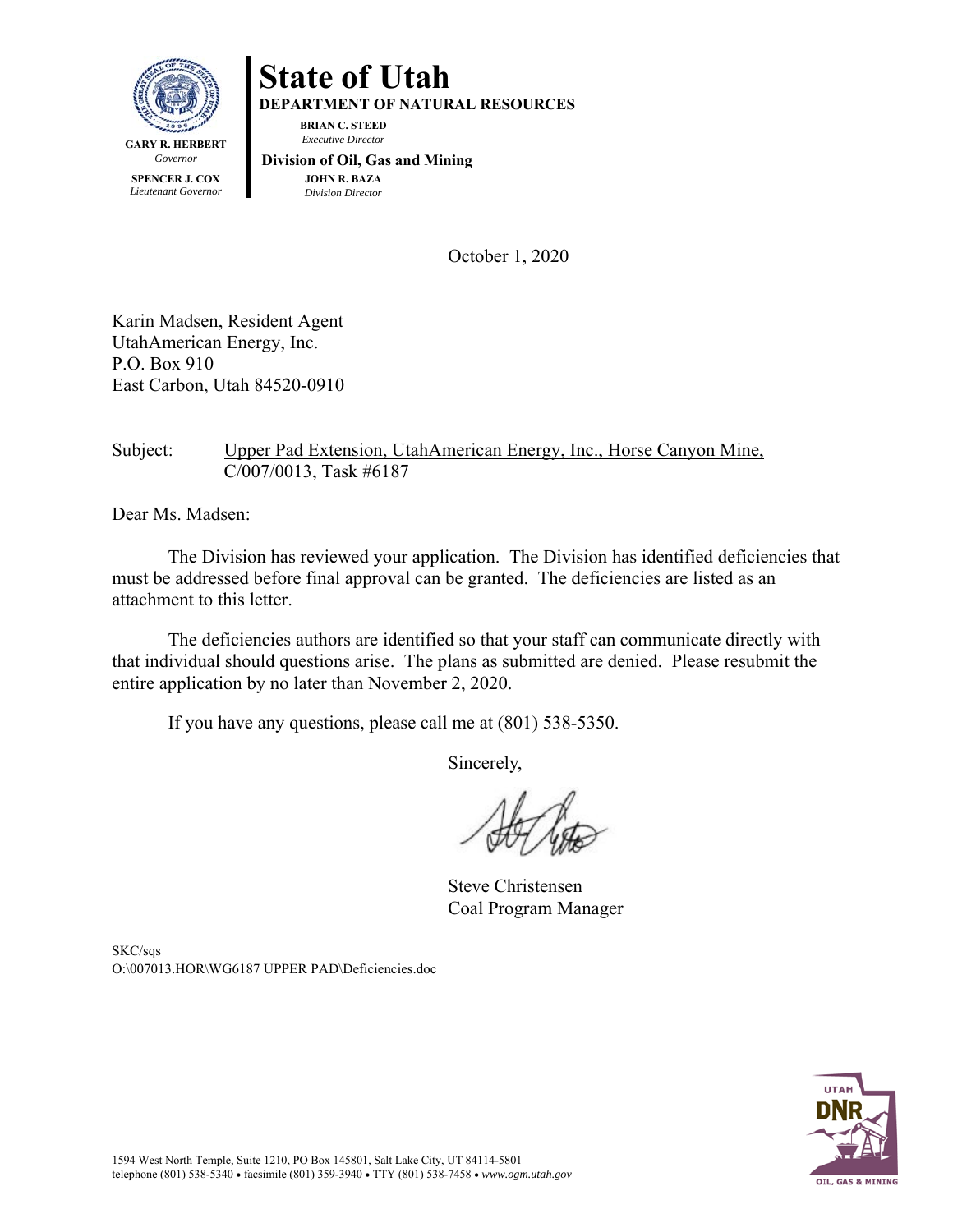

**State of Utah DEPARTMENT OF NATURAL RESOURCES BRIAN C. STEED Executive Directo** Division of Oil, Gas and Mining **JOHN R. BAZA** 

# **Technical Analysis and Findings**

# **Utah Coal Regulatory Program**

| PID:       | C0070013                   |
|------------|----------------------------|
| TaskID:    | 6187                       |
| Mine Name: | <b>HORSE CANYON MINE</b>   |
| Title:     | <b>UPPER PAD EXTENSION</b> |

**Division Director** 

# **Summary**

Right of Entry to 42.6 acres is provided by BLM ROW # UTU-91789 and #UTU-77122.

This amendment would expand the disturbed area by 0.84 acres (Section 232.100) to install UC 5, UC 6 and UC 7 culverts as shown on Plate 5-7E-1. The information included in this application does not inform or illustrate an upper pad expansion.

**pburton** 

# **General Contents**

## **Right of Entry**

Analysis:

The application does not satisfy the R645 requirements for Right of Entry.

The application proposes to install a culvert in an incised trench along the southeast edge of the disturbed area. The culvert will be bedded in compacted fill base and then covered with 2 feet of compacted fill once installed. Cut and fill calculations provided on Plate 5-7E-6 reveal that 1951.91 cubic yards of fill is needed to complete this project. The proposed sources of fill are two borrow areas that reside adjacent to Pond 1.

The larger of the two proposed borrow areas straddle two different BLM R.O.W. areas: #UTU-91789 on the south and #UTU-77122 on the north. The R.O.W. #UTU-91789 consists of approximately 2.5 acres and was granted in October 2017 for the purpose of improving the existing dam on the west side of Pond 1. The language within R.O.W. #UTU-91789 states that no excavation of borrow areas for fill material is permitted on the site (Page 4, Item 7j - Construction/Maintenance). Further, the permit states that any excavations must be backfilled upon reclamation (Page 5, Item 8c - Reclamation/Rehabilitation).

Since the terms of BLM R.O.W. #UTU-91789 explicitly prohibit the excavation of borrow areas for fill material, the Permittee must consult with the BLM to modify the terms of the Right-of-Way.

Deficiencies Details:

The application does not satisfy the R645 requirements for Right of Entry. The following deficiency must be addressed prior to final approval:

R645-301-114: The Permittee must consult with the BLM to modify the current terms of R.O.W. #UTU-91789 to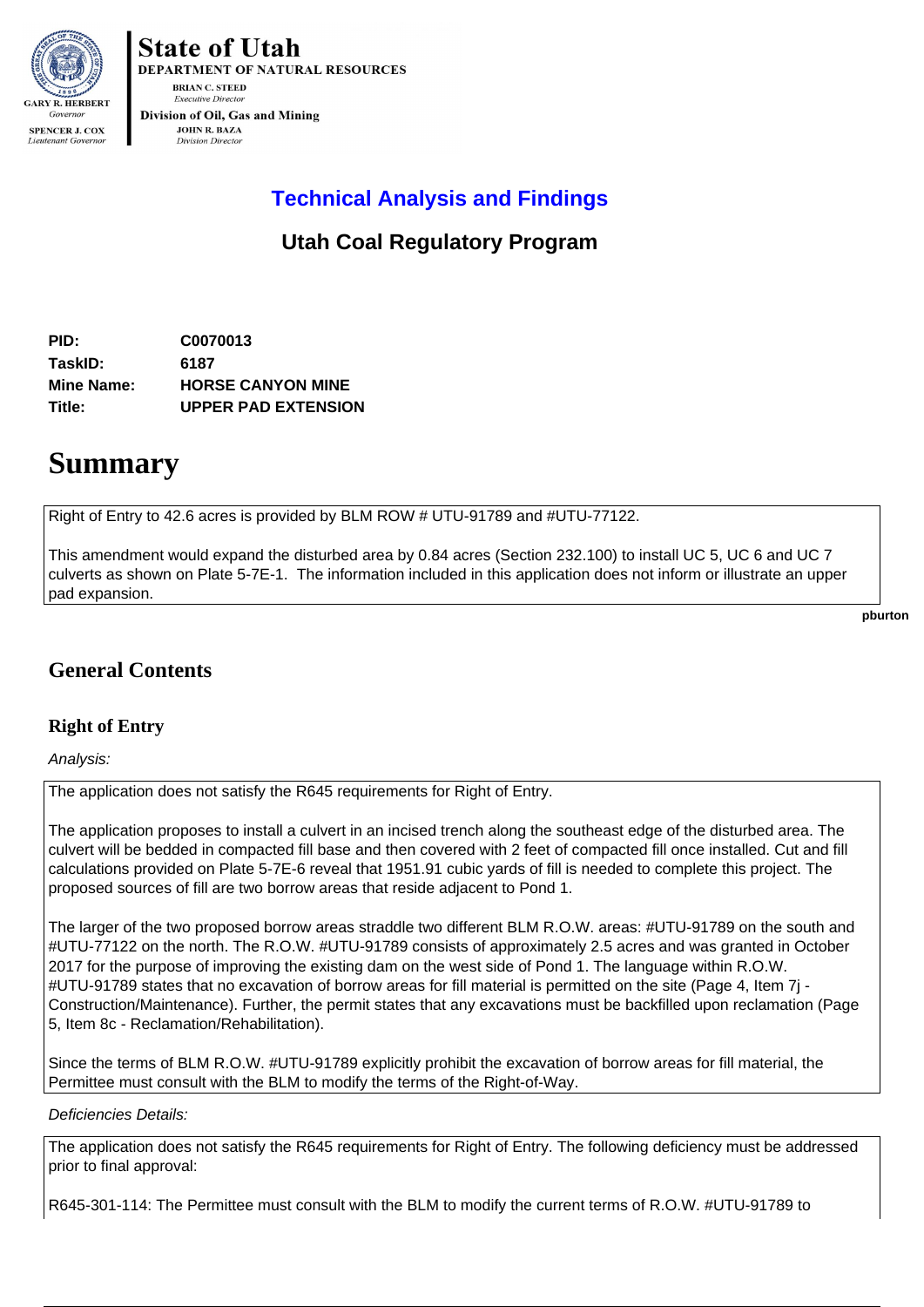#### **jeatchel**

# **Environmental Resource Information**

## **Historic and Archeological Resource Information**

Analysis:

The amendment does not meet the State of Utah R645-301-411 requirements for Historic and Archeological Resource Information.

No cultural resource information is included in the amendment and, as such, it is difficult to determine what, if any, impact the proposal may have on cultural resources within the permit area.

## Deficiencies Details:

The amendment does not meet the State of Utah R645-301-411 requirements for Historic and Archeological Resource Information. The following deficiency must be addressed prior to final approval:

R645-301-411: The Permittee must identify the location and boundary of any cultural resource sites within or adjacent to the proposed disturbed area, or state that there are none, and refer to the cultural resource report upon which that statement is based. A single map, located in the confidential section, showing the location and boundaries of all cultural resource sites in relation to permit, disturbance, and potential subsidence boundaries should also be included.

**tmiller** 

## **Operation Plan**

## **Mining Operations and Facilities**

Analysis:

The application does not meet the State of Utah R645 requirements for Mining Operations and Facilities.

The application does not satisfy the requirements of R645-301-511, R645-301-521, and R645-301-526 because there is no engineering narrative describing how the proposed culvert channel will be designed, constructed, maintained, and reclaimed in accordance with the MRP. The application contains several maps that contain notes and brief explanations but lacks a supporting narrative in regards to an operation plan that would ordinarily belong in the Engineering section. The Permittee must include a description of the proposed culvert channel and address how it will be operated, maintained, and eventually reclaimed.

Deficiencies Details:

The application does not meet the State of Utah R645 requirements for Mining Operations and Facilities. The following deficiency must be addressed prior to final approval:

R645-301-511, -521, -526: The Permittee must include a description of the proposed culvert channel and address how it will be operated, maintained, and eventually reclaimed.

**jeatchel** 

## **Topsoil and Subsoil**

Analysis:

The Mining and Reclamation Plan does not meet the Utah R645 requirements for Soil: Operation Plan.

The Division records state a total permit area of 42.6 acres in the Inspection Report database which agrees with the total permit area stated on Plate 2-3, but not on Plate 2-3a.

The application provides a new table on Plate 2-3 showing 5.16 acres of undisturbed land in nine undisturbed areas. This remaining undisturbed area does not agree with the accounting found on either MRP Plate 2-3a or 2019 Annual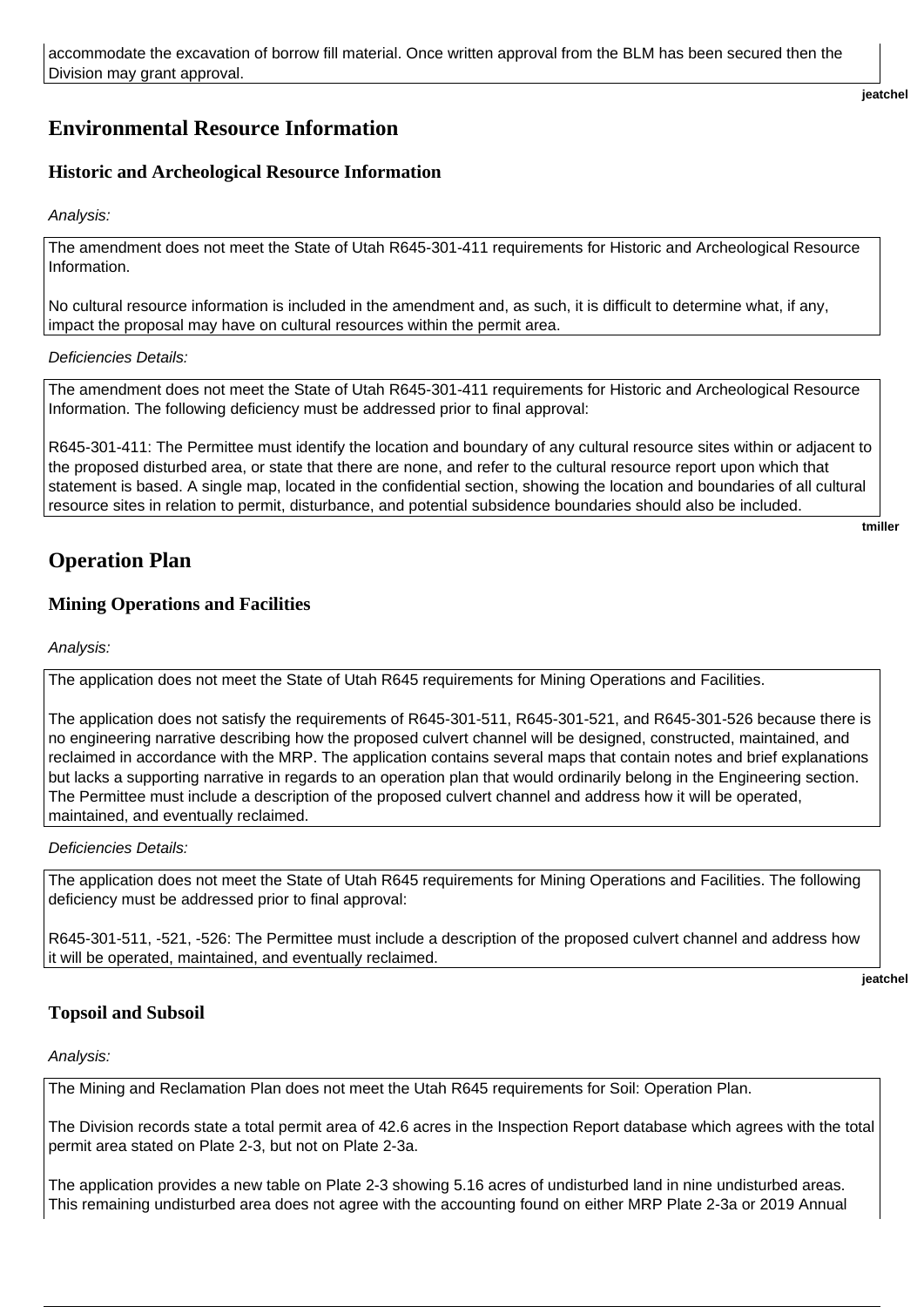Report Plate 2-3a.

The MRP Plate 2-3a accounts for 66,746 CY in the topsoil stockpile outlines the following areas:

| TOTAL PERMIT AREA          | 42.6 ACRES  |
|----------------------------|-------------|
| UNDISTURBED AREA           | 8.7 ACRES   |
| TOTAL DISTURBED AREA       | 33.9 ACRES  |
| AREA DISTURBED TO DATE     | 31.88 ACRES |
| AREA STILL TO BE DISTURBED | 2.02 ACRES  |

The 2019 Annual Report Plate 2-3a was revised to state 78,700 CY in the topsoil stockpile and to indicate the following acreage.

| TOTAL DISTURBED AREA BOUNDARY | 40.26 ACRES |
|-------------------------------|-------------|
| TOTAL UNDISTURBED AREA        | 5.04 ACRES  |
| TOTAL EXPECTED DISTURBED AREA | 36.31 ACRES |
| AREA DISTURBED TO DATE        | 35.22 ACRES |
| AREA STILL TO BE DISTURBED    | 0.34 ACRES  |

Section 232.100 describes an increase of 0.84 acres in the disturbed area, from 33.99 to 34.83 acres(Chap. 2, pp. 9 and 10). This figure does not agree with Plate 2-3a.

Section 232.600 states that topsoil will be removed in two Phases. The first phase removed topsoil in an area large enough to allow for mining of diligence tons. The second phase will "remove the remainder of the approved topsoil." In reality, the second phase has been completed in increments over a number of years, as follows.

Annual Reports have tracked the total disturbed area and topsoil storage volumes. At the end of 2010, 29.48 acres were disturbed. By the end of 2014, the disturbed area was increased to 31.02 acres to widen the upper warehouse pad. In 2015, the disturbed area was reported to be 31.88 acres after a temporary storage yard was created West of the parking area. Construction of an additional 1.09 acres for drainage control and 3.02 acres for the upper storage pad in 2018 brought the total disturbed area to 40.11 acres in 2018, with topsoil salvaged from 33.39 acres. The 2019 Annual Report Plate 2-3a reported a total disturbed area boundary of 40.26 acres, with the total expected disturbed area of 36.31 acres, with 35.22 acres disturbed to date (Dec. 2019). This application will add 0.84 acres of new disturbance. According to 2019 Plate 2-3a, that would make a total of 36.06 acres.

The upper pad will expand into XBS and RBG soils on the SE slope adjacent to the upper pad. This area has been impacted by coal fines and has been repeatedly vacuumed to prevent accumulations of coal fines on the undisturbed soils. After several vacuuming attempts, the ROM coal stockpile salvage area was called out as an area of minimal soil recovery due to steep slopes and jersey barriers were installed to protect the area (Section 232.710). The area is vegetated with pinyon juniper. Pre-mining soil survey estimated 12 inches of subsoil from the XBS soil and 8 inches from the RBG soil. A differentiation between the two salvage depths is shown on Plate 5-7E. The MRP states that the soil salvage operation will be conducted under the direction of a certified soils specialist. The soils specialist will be present during the salvage to interpret site conditions and salvage depth (Section 232.100, p. 11).

The anticipated volume to be recovered is 358 CY to create a total stockpile volume of 72,345 CY (Available Soil Resources Table, Section 232.100). However, the topsoil stockpile volume is already 78,700 CY (2019 Annual Report, Plate 2-3a).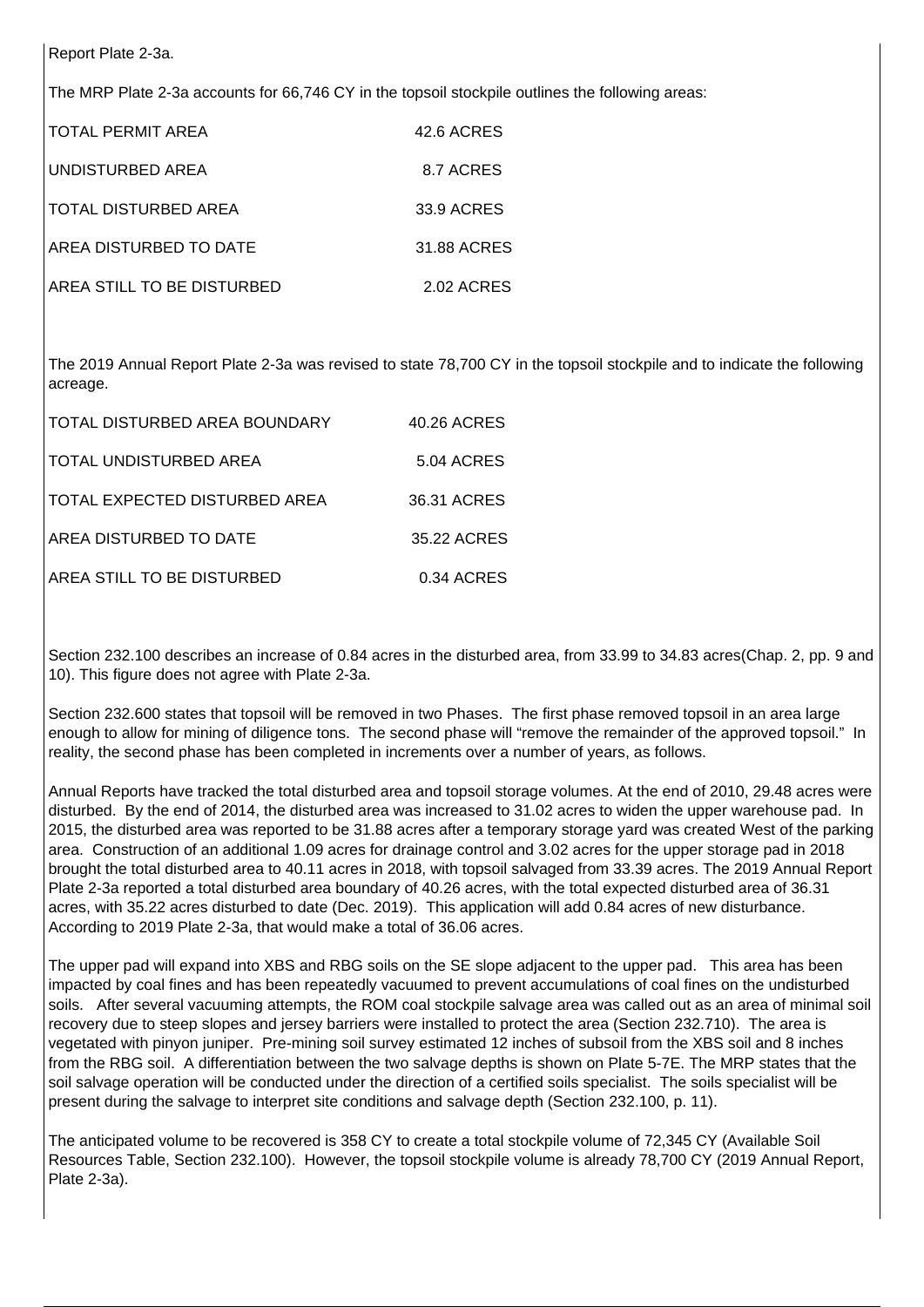The cut area is shown on Plates 5-7E-2 through Plate 5-7E6. The area of salvage is approximately 500 ft x 70 ft wide. Topsoil salvaged to an eight inch depth over 0.64 acres would result in 684 CY of topsoil recovery. Salvage of twelve inches from the remaining 0.2 acre would recover 322 CY, for a potential total of 1,000 CY. However, boulders larger than three feet in diameter will be excluded from the topsoil stockpile (Section 232.100, p. 10). Therefore the estimate of 358 CY assumes large boulders are present in large amounts, limiting the soil salvage. Since this estimate is uncertain, the application should state that the Available Resources Table in Section 232.100 will be updated with as-built information.

Salvaged topsoil will be placed on the SW side of the topsoil stockpile (Plate 2-3).

The culvert will be buried with subsoil from disturbed and undisturbed locations identified on Plate 2-3.

#### Deficiencies Details:

The application does not meet the State of Utah R645 requirements for Soil Operation Plan. The following deficiencies must be addressed prior to final approval:

R645-301-121.100, The application should state that the Available Resources Table in Section 232.100 will be updated with as-built information.

R645-301-121.200, The application must bring Plate 2.3, Plate 2-3a, and Section 232.100 into agreement with regard to the total permit area, the undisturbed area, the total disturbed area, the area disturbed to date, the undisturbed area remaining, the area to be disturbed by the upper pad expansion, and the current topsoil stockpile volume.

R645-310-121.200, The application must bring Plate 7-2 into agreement with 2.3, Plate 2-3a, and Section 232.100 with regard to topsoil volume.

R645-301-234, Please clarify the current stockpile volume and the anticipated stockpile volume stated in Section 232.100 using the 2019 Annual Report Dwg 2-3a numbers as a starting point.

```
pburton
```
## **Hydrologic General**

Analysis:

This application does not meet the State of Utah R645 requirements for Hydrologic General.

The application does not satisfy the requirements of R645-301-731.720 because Plate 7-2 does not include all labeled watersheds or include all of the permit/disturbed area as shown on Plate 5-2.

#### Deficiencies Details:

The application does not meet the State of Utah R645 requirements for Hydrologic General. The following deficiency must be addressed prior to final approval:

R645-301-731.720: The Permittee must update Plate 7-2 to include the complete permit/disturbed area shown on Plate 5-2; the area south of Sediment Pond 1 which is proposed for borrow area. The Permitee must also update the map and label all aditional watershed areas including DA-30, DA-31 and DD-28 on plates 7-2 and 7-5. Changes in acres to areas DA-16b and DA-16c also need to be added.

#### **khinton**

## **Hydrologic Diversion General**

Analysis:

This application does not meet the State of Utah R645 requirements for Hydrologic Diversion General.

The permittee is amending their disturbed drainage plan to include 3 culverts; UC 5, UC6 and UC7. Appendix 7-4 has been updated to reflect the addition of these culverts but there are several errors within the tables that do not coincide with data presented in other parts of the amendment.

Table 1 Undisturbed Watershed Summary needs to be updated to include UA-10 and UA-11. UA-10 and UA-11 are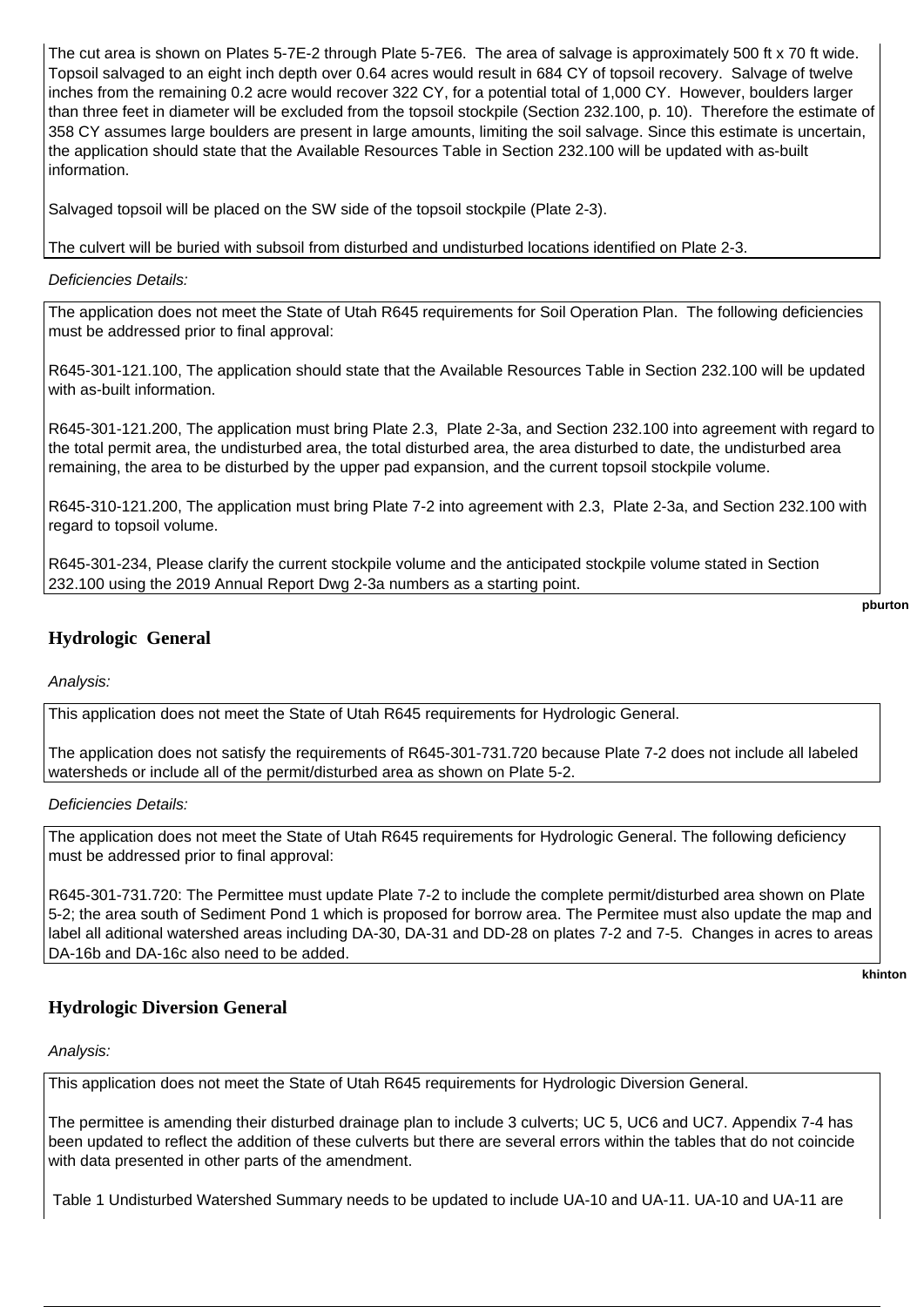present in Table 3 Watershed Parameters-Undisturbed Watersheds.

Table 2 Disturbed Watershed Summary includes watersheds DA-30 and DA-31 that drain to DD-28. Update Table3 to include watershed parameters for DA-30 and DA-31.

Deficiencies Details:

The application does not meet the State of Utah R645 requirements for Hydrologic Diversion General. The following deficiency must be addressed prior to final approval:

R645-301-742.300 :The Permittee must update tables within Appendix 7-4 to include all watershed data and summaries.

**khinton** 

## **Hydrologic Sediment Control Measures**

Analysis:

This application does not meet the State of Utah R645 requirements for Hydrologic Sediment Control Measures.

The application does not satisfy the requirements of R645-301-732 because Plate 7-5 Sediment Control includes several new culvert locations on the map that is misleading of where the culverts from this amendment are being installed.

The Permitee has updated and included the design criteria for the disturbed ditches, and the disturbed culverts including UC 5, UC 6 and UC 7 within appendix 7-4.

#### Deficiencies Details:

The application does not meet the State of Utah R645 requirements for Hydrologic Sediment Control Measures. The following deficiency must be addressed prior to final approval:

R645-301-732: The Permittee must update Plate 7-5 to make it clear what new culverts are being installed with the application of this amendment.

**khinton** 

## **Hydrologic Discharge Structures**

Analysis:

This application does not meet the State of Utah R645 requirements for Hydrologic Discharge Structures.

The application does not satisfy the requirements of R645-301-744 because the Permitee did not include the design criteria for the rip rap structure that is to be placed at the end of UC 7 and within UD-7.

Deficiencies Details:

The application does not meet the State of Utah R645 requirements for Hydrologic Discharge Structures. The following deficiency must be addressed prior to final approval:

R645-301-744: The Permittee must include design criteria for the rip rap that will be installed within UD-7 and at the end of UC 7.

**khinton** 

## **Hydrologic Impoundments**

Analysis:

This application does not meet the State of Utah R645 requirements for Hydrologic Impoundments.

The application does not satisfy the requirements of R645-301-733 because the Permitee did not update the Sediment Yield Calculations for Sediment Pond 1 correctly. The permittee will then need to update Table 11a, Table 12a and the sediment pond summary in appendix 7-4.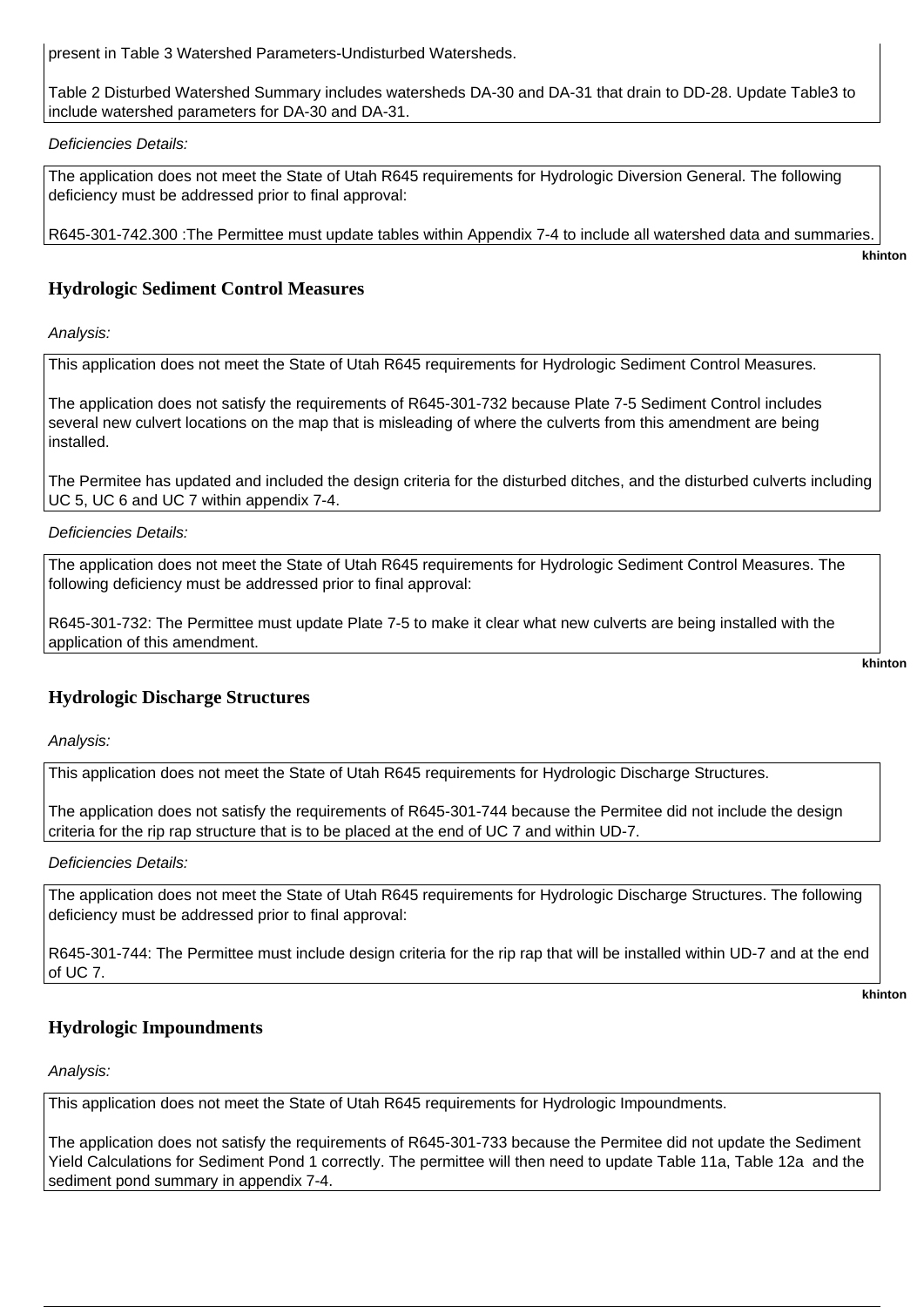The application does not meet the State of Utah R645 requirements for Hydrologic Impoundments. The following deficiency must be addressed prior to final approval:

R645-301-733: The Permittee must update the Sediment Yield Calculations for Sediment Pond 1, Table 11a, Table 12a and Appendix 7-4 section 3.4 Sediment Pond Summary. The summary must be updated to match the changes made in Table 11a Sediment Pond #1 Design.

### **Maps Facilities**

Analysis:

The application does not meet the State of Utah R645 requirements for Facilities Maps.

The application contains the following facilities maps:

- Plate 5-2 As-Built Surface Facilities contains the locations of all current surface facilities within the permit area as well as the location of the proposed culvert channel disturbance and proposed borrow areas south of Pond 1. The disturbed area and BLM R.O.W. boundaries are clearly shown. The proposed culvert disturbance and borrow areas are referred to as "Pad Expansion" areas, but that text is misleading since the culvert disturbance area is not intended to be a pad. The annotations in these areas should omit the reference to a pad expansion.
- Plate 5-7E-1 Upper Pad Expansion Plan and Typical Details contains the plan view of the entire length of incised culvert ditch along with a typical cross-sectional view showing how the culvert will be bedded and installed. Details regarding the culvert installation and a brief description of reclamation activities are included in the General Notes at the top of the page. A Legend describes the topographical details as well as the color scheme for the proposed cut and fill areas. Text throughout this Plate continually refers to the newly proposed disturbance as a "New Pad Expansion" even though the new disturbance is not intended to be a new pad. This confusing text should be changed since the proposed disturbance will not be a pad.
- Plate 5-7E-2 contains the profiles and section views for culverts UC-6 and UC-7. Also depicted are the areas of proposed cut and fill within the channel.
- Plate 5-7E-3 contains section views for culverts UC-6 and UC-7. The locations of the sections within the channel are depicted on Plate 5-7E-1. Also depicted are the areas of proposed cut and fill within the channel.
- Plate 5-7E-4 contains section views for culverts UC-6 and UC-7. The locations of the sections within the channel are depicted on Plate 5-7E-1. Also depicted are the areas of proposed cut and fill within the channel.
- Plate 5-7E-5 contains the profile and section views for culverts UC-5, UC-6, and UC-7. The locations of the sections within the channel are depicted on Plate 5-7E-1. Also depicted are the areas of proposed cut and fill within the channel.
- Plate 5-7E-4 contains section views for culvert UC-5. The locations of the sections within the channel are depicted on Plate 5-7E-1. Also depicted are the areas of proposed cut and fill within the channel. Included in this Plate are cut/fill tabulations for each section of the channel. According to the volume calculations, 1951.91 cubic yards of borrow material will be required to install the proposed culvert. This material is to be harvested from the BLM R.O.W. within the existing disturbed area boundary.

#### Deficiencies Details:

The application does not meet the State of Utah R645 requirements for Facilities Maps. The following deficiency must be addressed prior to final approval:

R645-301-521.161 thru -521.163, R645-301-121.200 - The Permittee must remove the text within Plates 5-2 and 5-7E-1 that makes reference to a "Pad Expansion." Since there are no plans for pad expansion, labeling new disturbance beside the Upper ROM Coal Stockpile Pad as a "Pad Expansion Area" is misleading. Instead of "Pad Expansion Area", perhaps a more accurate descriptor might be "Incised Culvert Channel" or "Culvert Disturbance Area."

## **Reclamation Plan**

**jeatchel** 

**khinton** 

**General Requirements**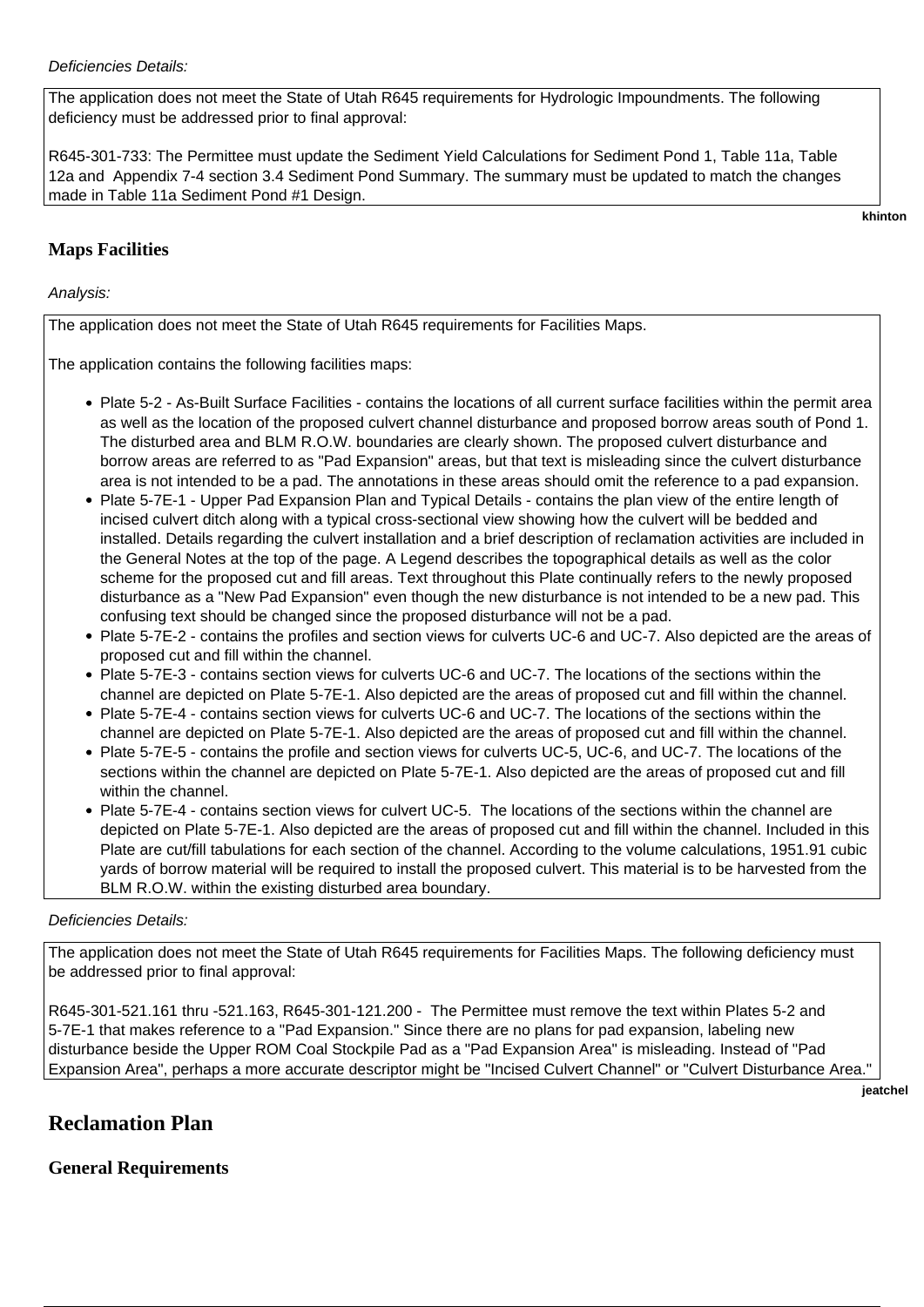#### Analysis:

The application does not meet the State of Utah R645 requirements for General Reclamation Plans.

The application does not satisfy the requirements of R645-301-542.100 thru -542.620 because there is no engineering narrative describing how the proposed culvert channel and borrow areas will be reclaimed in accordance with the MRP. The application contains several maps that contain notes and brief explanations but lacks a supporting narrative in regards to a reclamation plan that would ordinarily belong in the Engineering section. The Permittee must include a description of the proposed reclamation activities and address how these activities may impact the approved reclamation timeline.

#### Deficiencies Details:

The application does not meet the State of Utah R645 requirements for General Reclamation Plans. The following deficiency must be addressed prior to final approval:

R645-301-542.100 thru -542.620: The Permittee must describe how the culvert channel and borrow areas will be reclaimed and address how these activities may impact the approved reclamation timeline.

**jeatchel** 

#### **Topsoil and Subsoil**

#### Analysis:

The Mining and Reclamation Plan does not meet the Utah R645 requirements for Soil: Reclamation Plan.

Assume 36.06 acres will have been disturbed. Assume 79,000 CY of topsoil and subsoil stockpiled. After utilizing 6,500 for cover over the 1 acre of waste, there will be 72,500 CY remaining for 35 acres. That is an average of 2,071 CY/acre which is an average depth of 14 inches. However, this accounting does not include reclamation of borrow areas or soil salvage from borrow areas that are shown on Plate 2-3.

Chapter 2 Section 242.100 (p. 18) states that efforts will be taken to replace varying depths of topsoil to resemble the original soil depths. Plate 2-3 shows the original soil depths by soil type. They vary from 8 inches to 18 inches. A quick assessment of this map indicates that the lower half of the site was designated to receive 18 inches at final reclamation and the upper half, 12 inches at final reclamation. At present, there is not adequate amount of soil in the stockpile to meet this commitment. There is however adequate soil to replace a fourteen inch depth of topsoil over 35 disturbed acres, but this does not include borrow areas.

The total required fill material is 2,215 CY of which 1,952 CY will be imported from a borrow location (Plate 5-7E-6 table of cut/fill). Borrow locations are shown on Plate 5-2.

A topsoil salvage and replacement for the borrow areas must be stated.

#### Deficiencies Details:

The application does not meet the State of Utah R645 requirements for Soil Reclamation Plan. The following deficiencies must be addressed prior to final approval:

R645-301-240, A topsoil salvage plan and soil redistribution plan must be stated for the borrow areas shown on Plate 5-2.

**pburton** 

#### **Hydrological Information Reclamation Plan**

Analysis:

This application meets the State of Utah R645 requirements for Hydrological Information Reclamation Plan.

This application satisfies the requirements of R645-301-760 because Appendix 7-4 Reclamation Hydrology states that all drainage controls will be removed and as undisturbed drainage culverts are removed, a minimum of two straw bales